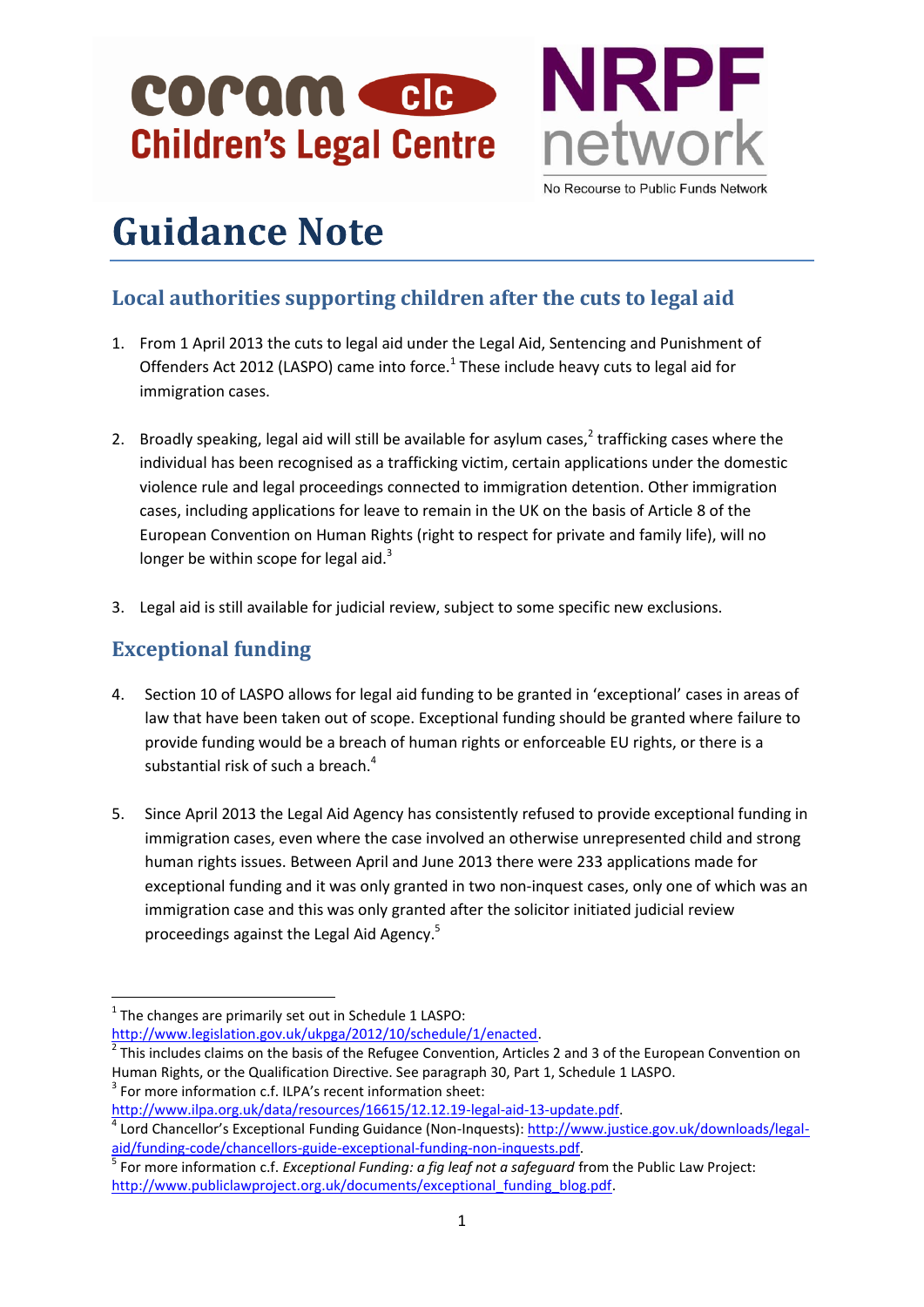6. It may be difficult to find a lawyer prepared to make an application for exceptional funding. The Public Law Project is assisting some individuals to apply for exceptional funding: [http://www.publiclawproject.org.uk/exceptional\\_funding\\_project\\_page.html.](http://www.publiclawproject.org.uk/exceptional_funding_project_page.html)

#### **What if a child or care leaver supported by the local authority cannot get legal aid?**

- 7. It is illegal for an unregulated person to give immigration law advice. In addition, there is likely to be a conflict of interest if a local authority either provides 'in-house' immigration law advice or seeks to direct the legal advice an individual receives. Any immigration legal advice that a child receives would need to be independent of the local authority and from a qualified immigration adviser.
- 8. S.17, s.22, s.23A, s.23B and s.23C of the Children Act 1989 give local authorities very strong safeguarding responsibilities towards children in need, looked after children, relevant children and former relevant children.
- 9. There is no explicit provision stating that local authorities will need to step in and underwrite the cost of a child's legal fees if they cannot access mainstream legal aid, but local authorities will need to consider whether this will be the best way to meet a child's identified needs. Where regularising their immigration status will have a major impact on a child's present and future well-being, stability and prospects, the local authority will need to take active steps to support the child in resolving their immigration case. This may include helping a child find appropriate independent legal assistance and underwriting its cost, in a similar way that this service would be arranged if the child were being cared for by their own parent.
- 10. For example, where a local authority is supporting a destitute family under s.17 of the Children Act 1989 they will take steps to meet the identified needs of the child by providing accommodation and/or subsistence. The local authority may consider that funding the legal fees for an immigration application is the best way to address the underlying needs of the child (since the family may primarily be destitute because their immigration status has not been regularised).
- 11. There are likely to be some cases where the welfare issues are so significant (for example in many cases where a care leaver faces detention and removal or deportation) that the local authority would not be acting lawfully if they refused to underwrite the cost of legal fees.
- 12. In a mixed case (for example involving Article 3 protection issues that are covered by legal aid as well as Article 8 immigration issues that are not covered by legal aid), it may be necessary for the local authority to underwrite only part of the legal fees.
- 13. Local authorities can work with local law centres and other not-for-profit providers to try and arrange free legal advice for their clients. However, this may only be initial advice rather than the provider actually taking the case on for representation and may not be enough to meet the individual's needs. They might also work hard to find a solicitor to apply for exceptional funding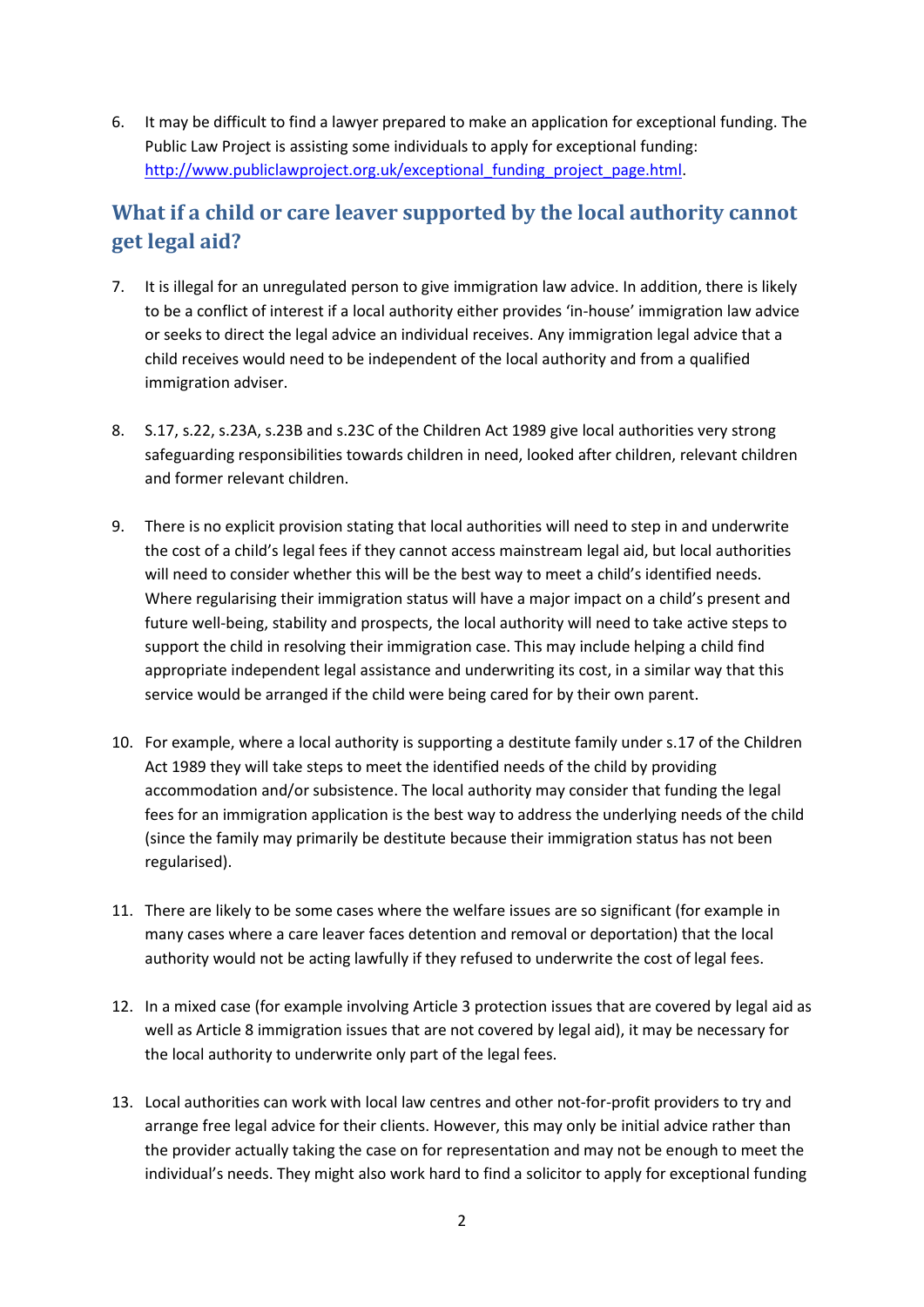for their client, so that the legal fees for a supported child can be covered by legal aid (however, as discussed above, at present this seems to be almost impossible to access in immigration cases).

- 14. Local authorities should not refuse to consider underwriting the cost of legal fees for a child or former relevant child, since a blanket refusal is unlikely to be lawful.
- 15. Local authorities may need to develop policies on this issue, which might, for example, include a mechanism to prevent the local authority having to fund legal services for repeat applications that might have a poor chance of success. The local authority itself is not permitted to pre-judge the merits of an immigration case; it would need to be considered by an independent immigration lawyer.
- 16. A local authority which does not consider this issue will leave itself open to threats of judicial review.
- 17. The NRPF Network recommends that the senior managers of local authority Children's Services departments work with the local authority's legal team to develop a policy on this issue.

#### **What if the family or care leaver is caught by Schedule 3 NIAA?**

- 18. Schedule 3 of the Nationality, Immigration and Asylum Act 2002 restricts support under the Children Act 1989 to adults if they are:
	- A refugee of another EEA state (and dependents)
	- An EEA national (and dependents)
	- A refused asylum-seeker who has failed to comply with removal directions
	- In the UK in breach of immigration laws/unlawfully. $6$  $\bullet$
- 19. Support should not be refused under Schedule 3 if to do so would breach human rights or European treaty rights.
- 20. Schedule 3 does not apply to children or to British nationals. Where Schedule 3 applies to the parent of a child supported under s.17 of the Children Act or a care leaver then the adult could initially be assisted to seek exceptional funding from the Legal Aid Agency for their case.
- 21. However, in light of the extreme difficulties that have been noted around accessing exceptional legal aid funding, local authorities should still consider whether providing financial support for immigration legal services may be necessary to prevent a breach of human rights or European treaty rights, for example where delay might prejudice the person's case.

#### **What about adults?**

**.** 

22. When the local authority provides services to a child in need under s.17 of the Children Act, they can also provide those services to the child's parent.

<sup>&</sup>lt;sup>6</sup> Available online at[: http://www.legislation.gov.uk/ukpga/2002/41/schedule/3](http://www.legislation.gov.uk/ukpga/2002/41/schedule/3)